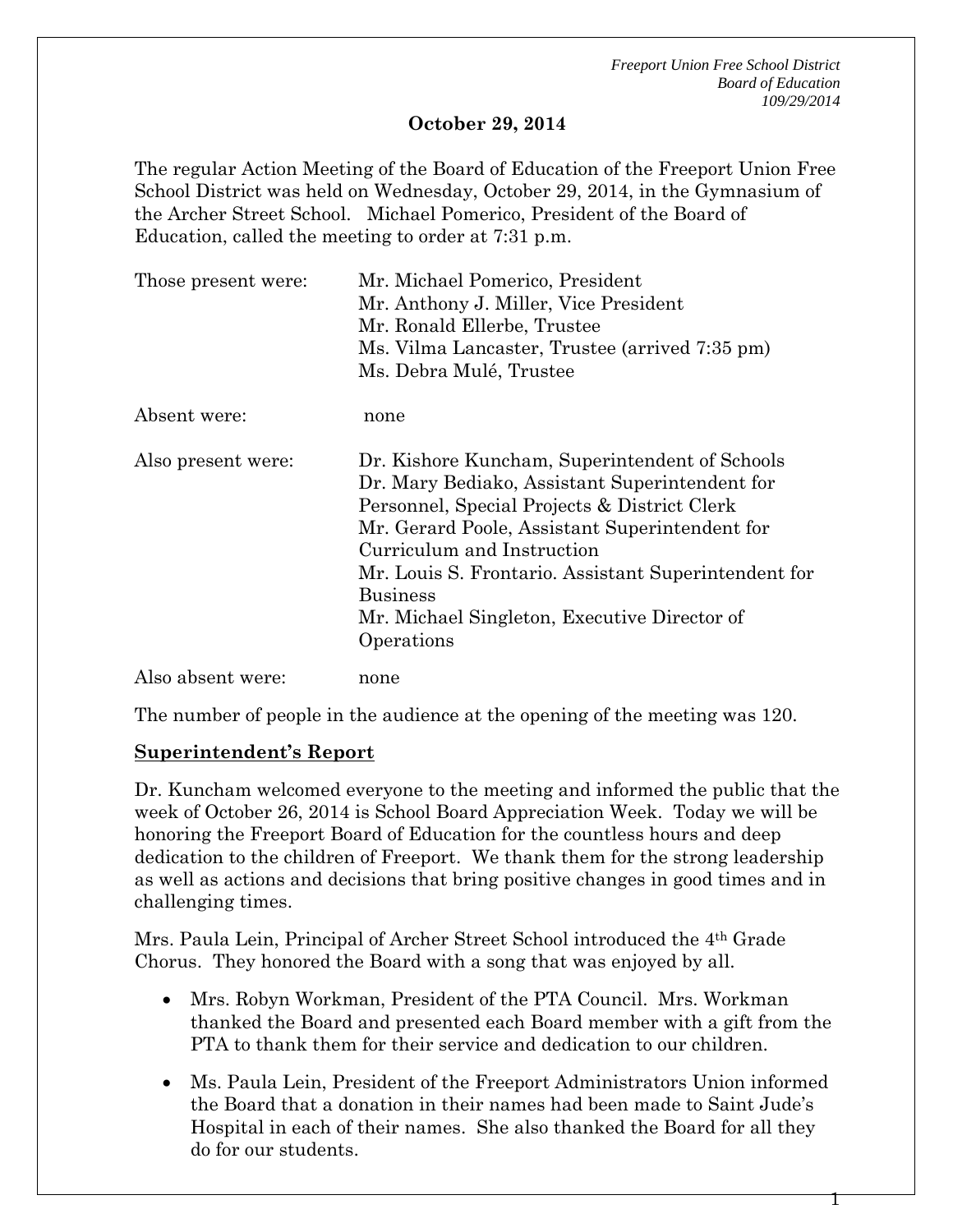- Mr. Stu Napier, Freeport Teachers Association President, also spoke of the Boards hard work and dedication to the students of Freeport. He presented certificates and announced that the FTA had arranged for 5 students to be examined and receive glasses, at no cost to them, in honor of the Board of Education from Eye World Optical.
- Ms. Linda Weiner, representing the Teaching Assistants Association, thanked the Board for their hard work on behalf of the students and presented a gift bag to each Board member.
- Ms. Arthalia Brown and Mrs. Maria Coletta, Co-Presidents of FEOSA, expressed their thanks to the Board and informed them that a donation to the American Cancer Society was made in the Boards name.
- Dr. Kuncham also presented the Board with gift bags from the Cabinet and the District in recognition of the many hours of service and hard work.
- The Superintendent also informed the Board that the Cafeteria and Security Unit, under the leadership of Ms. Gloria Vailes, sent a cookie platter with their thanks for all the Board of Education does for Freeport Students.
- The Student Government, under the direction of Mr. Josh Levitt, presented their report on the activities at Freeport High School.

The Board President called for a short break at 8:23 pm. Ms. Lancaster left the meeting at 8:28 pm. The meeting was called back to order at 8:35 pm.

## **Questions from the Public**

The public was given the opportunity to address the Board of Education. Each speaker was allowed to address the Board for four minutes. The Board and administration addressed the comments from the public.

## **Items for Action**

On a motion by Mr. Ellerbe and a second by Ms. Mulé the following items were approved on a Consent Agenda. The vote was unanimous, Ellerbe, Miller, Mulé and Pomerico.

## **Acceptance of the Minutes**

**BE IT RESOLVED** that the Board of Education of the Freeport Union Free School District hereby accepts the minutes of the following meetings as written: September 30, 2014; October 15, 2014

# **Leave of Absence**

**BE IT RESOLVED**, that the Board of Education of the Freeport Union Free School District hereby grants a request for leave of absence as listed below:

**Christina Schwarz,** Elementary Teacher, effective September 30, 2014 through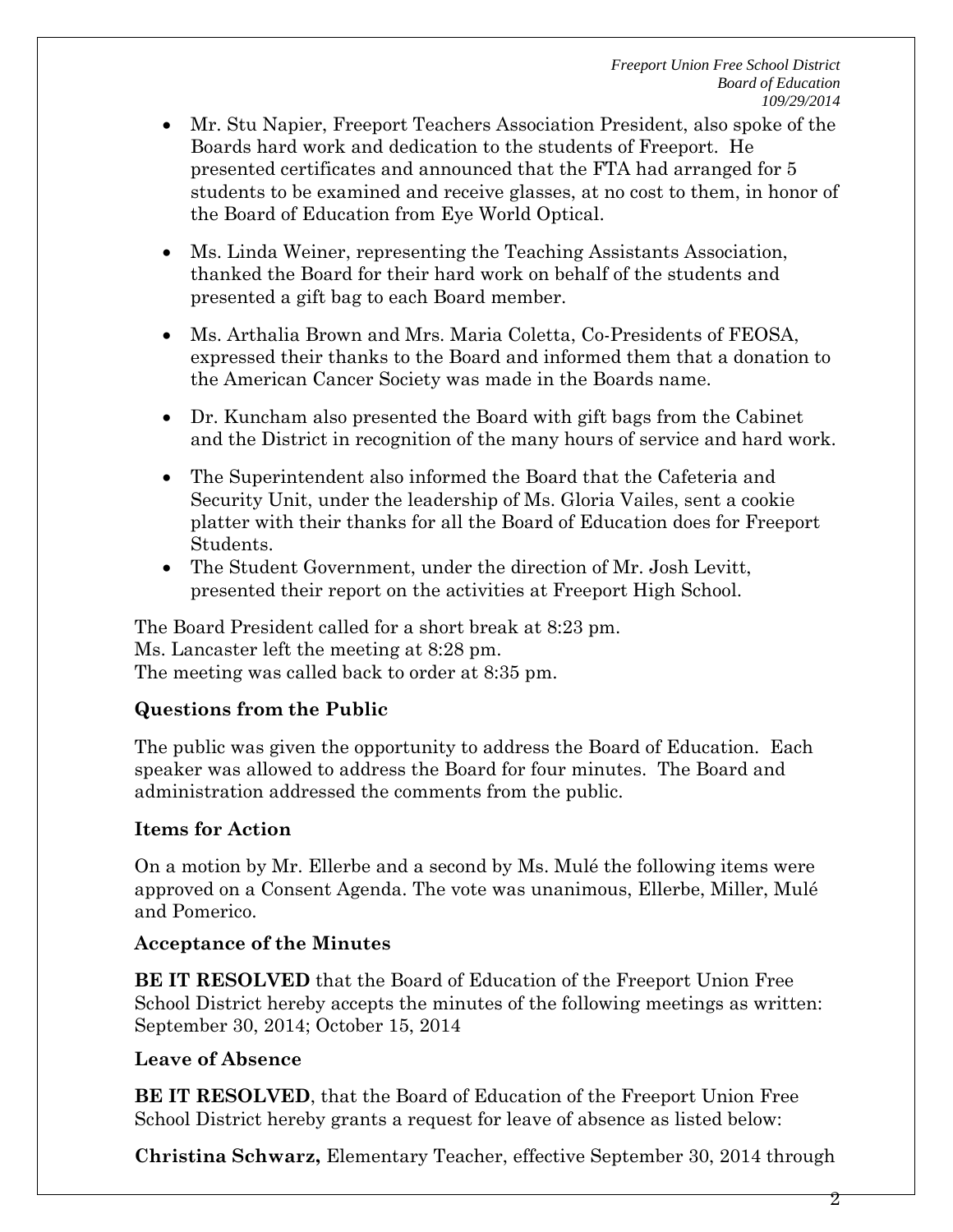February 1, 2015, for health and child care.

**Linda Gooden,** Security Aide, effective**,** October 7, 2014, through January 31, 2015, for health reasons.

**Sila Giorgio,** Special Education Teacher, effective November 3, 2014 through November 30, 2014, for health reasons.

## **Change of Status**

**BE IT RESOLVED,** that the Board of Education of the Freeport Union Free School District hereby approves the following change of status as listed below:

**Wendy Garcia**, 10 month Clerk-Typist, effective October 1, 2014, change of status to 12 month Clerk-Typist(replacing D. Riso, resigned), annual salary \$37,166. Assignment: Bayview.

**Stephanie Lett,** part-time Teaching Assistant effective October 22, 2014, change of status to full-time Teaching Assistant with anticipated tenure on October 22, 2017, annual salary \$19,713. Assignment: Archer.

## **Resignation of Staff**

**BE IT RESOLVED**, that the Board of Education of the Freeport Union Free School District hereby accepts the letter(s) of resignation from the following staff member(s) as listed below:

**Erika Ehrlich**, full-time Teaching Assistant, effective September 19, 2014, for personal reasons.

**Jessica Zamora,** Elementary Teacher, effective October 17, 2014, for personal reasons.

**Michele Nicholas,** Teaching Assistant, effective October 17, 2014, to accept another position in the District.

# **Appointment of Staff - Probationary**

**BE IT RESOLVED**, that the Board of Education of the Freeport Union Free School District, upon the recommendation of the Superintendent, hereby appoints the individuals listed in the attached Appointment of Staff Report-Probationary, in accordance with the rules of the Board of Regents. These individuals shall possess appropriate certification allowing them to serve as teachers in the public schools of New York.

**Steven Calixte,** full-time Teaching Assistant, (replacing R. Hindley, resigned) a probationary appointment effective September 30, 2014 with an anticipated tenure date of September 30, 2017. Compensation will be according to the FTAA Contract at \$19,713. Assignment: Bayview.

**Jeanette Brown,** full-time Teaching Assistant, (new) a probationary appointment effective October 8, 2014 with an anticipated tenure date of October 8, 2017. Compensation will be according to the FTAA Contract at \$19,713. Assignment: Archer.

3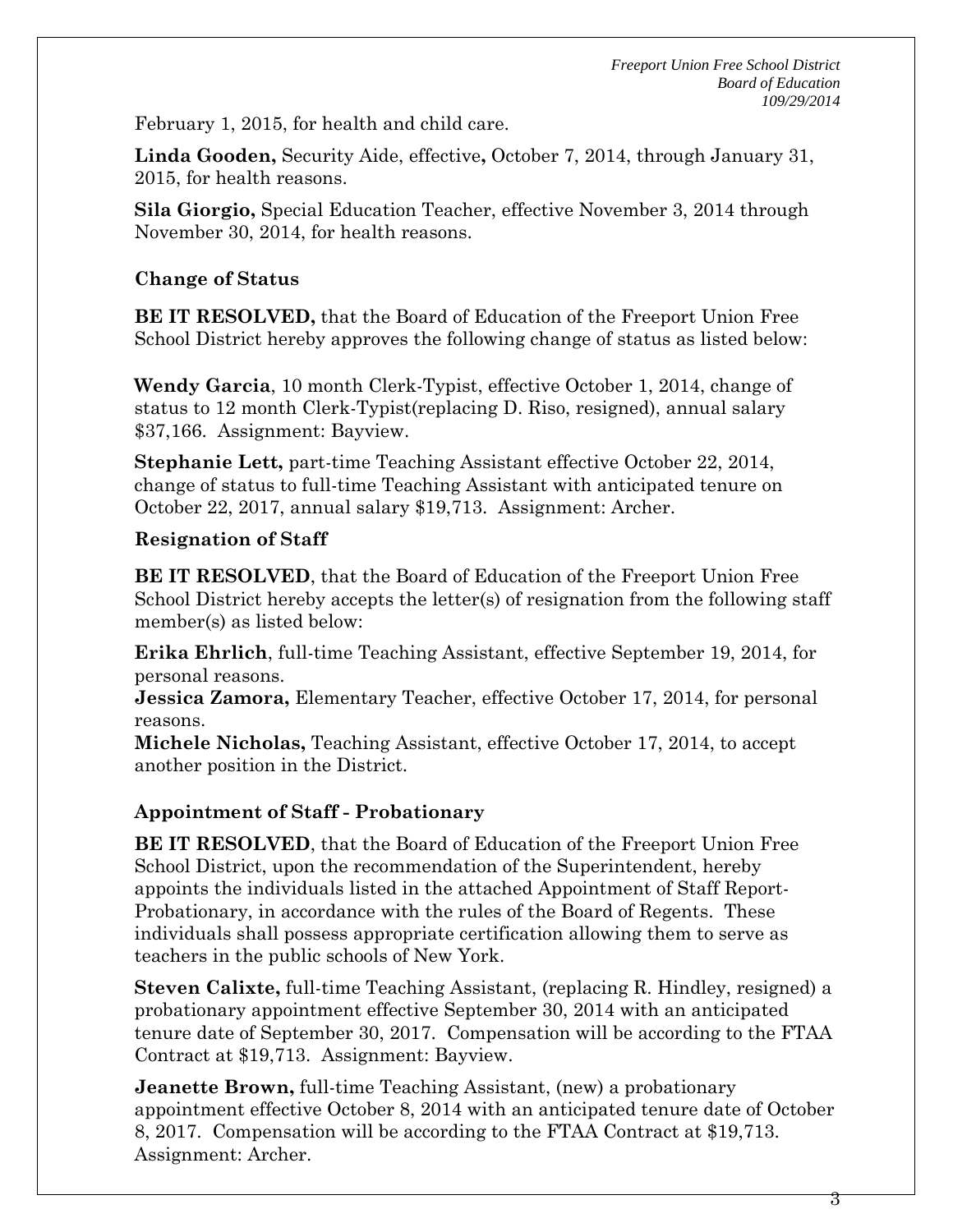**Malissa Myers,** full-time Teaching Assistant, (replacing E. Ehrlich, resigned) , a probationary appointment effective October 14, 2014 with an anticipated tenure date of October 14, 2017. Compensation will be according to the FTAA Contract at \$19,713. Assignment: Archer.

**Deborah Dunatov,** full-time Teaching Assistant, (new), a probationary appointment effective October 27, 2014 with an anticipated tenure date of October 27, 2017. Compensation will be according to the FTAA Contract at \$16,713. Assignment: Dodd.

**Tawanna Reese,** full-time Teaching Assistant, (new), a probationary appointment effective October 27, 2014 with an anticipated tenure date of October 27, 2017. Compensation will be according to the FTAA Contract at \$19,713. Assignment: Dodd.

**Luz McCaw,** ESL Teacher, (L. Curley, retired) a probationary appointment effective October 20, 2014 with an anticipated tenure date of October 20, 2017. Compensation will be on step 2-2A of the U5D Schedule at \$66,471. Assignment: FHS.

**Michele Nicholas,** Elementary Teacher, a probationary appointment effective October 20, 2014 with an anticipated tenure date of October 20, 2017. Compensation will be on step 1-2A of the U5D Schedule at \$63,776. Assignment: Bayview.

#### **Appointment of Instructional Staff - Temporary**

**BE IT RESOLVED**, that the Board of Education of the Freeport Union Free School District, upon the recommendation of the Superintendent, hereby appoints the individuals listed in the following Appointment of Staff Report - Temporary, in accordance with the rules of the Board of Regents. These individuals shall possess appropriate certification allowing them to serve as teachers in the public schools of New York.

**Kate Catechis,** ESL Teacher, a temporary appointment effective October 20, 2014 through August 31, 2015. Compensation will be on step 1-2A of the U5D Schedule at \$63,776. Assignment: FHS.

**Carmen Bernier Rodriguez,** Science Teacher (Bilingual), a temporary appointment effective October 27, 2014 through August 31, 2015. Compensation will be on step 1-2A of the U5D Schedule at \$63,776. Assignment: FHS.

**Kevin DeVivio,** Permanent Substitute, effective October 20, 2014 through June 26, 2015, compensation will be at the Substitute Pay Rate of \$125 per day. Assignment: FHS.

**Dylan Hirsch,** Permanent Substitute, effective October 20, 2014 through June 26, 2015, compensation will be at the Substitute Pay Rate of \$125 per day. Assignment: FHS.

**Stephanie Haug,** Permanent Substitute, effective October 20, 2014 through June 26, 2015, compensation will be at the Substitute Pay Rate of \$125 per day. Assignment: Atkinson.

4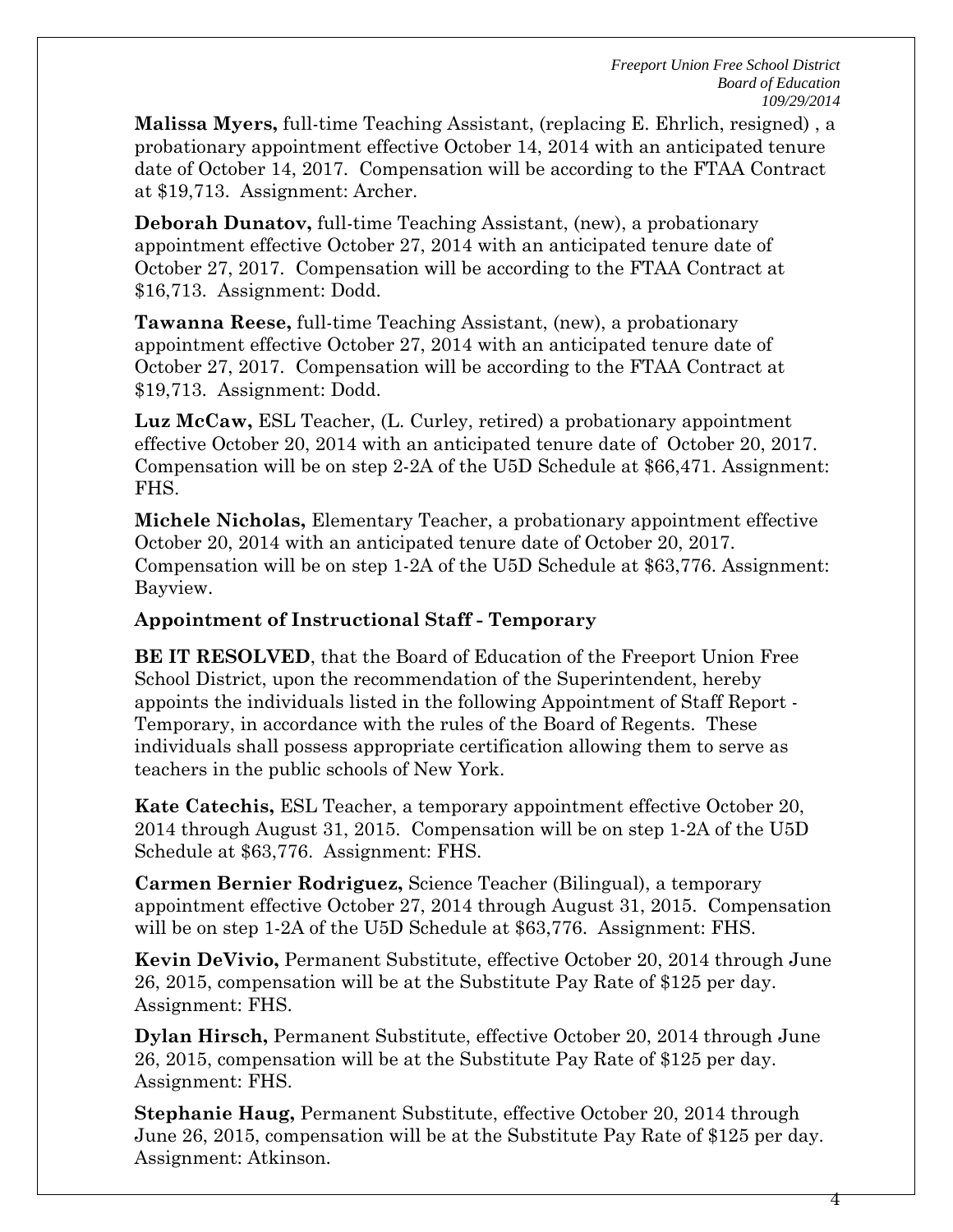**Stephan Smar,** Permanent Substitute, effective October 20, 2014 through June 26, 2015, compensation will be at the Substitute Pay Rate of \$125 per day. Assignment: FHS.

**Yaniris Suarez,** Permanent Substitute, effective October 20, 2014 through June 26, 2015, compensation will be at the Substitute Pay Rate of \$125 per day. Assignment: FHS.

**Sarah Olenchak,** Permanent Substitute, effective October 20, 2014 through June 26, 2015, compensation will be at the Substitute Pay Rate of \$125 per day. Assignment: Dodd.

**Osbandi Nunez,** Permanent Substitute, effective October 20, 2014 through June 26, 2015, compensation will be at the Substitute Pay Rate of \$125 per day. Assignment: Dodd.

**Courtney Babcock,** Permanent Substitute, effective October 20, 2014 through June 26, 2015, compensation will be at the Substitute Pay Rate of \$125 per day. Assignment: FHS.

### **Appointment of Staff-Non-Instructional**

**BE IT RESOLVED**, that the Board of Education of the Freeport Union Free School District hereby appoints the individuals as listed, in accordance with Civil Service Rules and Regulations.

**Robert McAllister III**, Head Custodian I, (replacing P. Paladini, change), a probationary appointment effective October 1, 2014 for a period of 26 weeks upon Civil Service approval. Compensation for this position shall be according to the Custodial Salary Schedule at \$64,477.

**Appointment of Supervisory Staff**

**BE IT RESOLVED,** that the Board of Education of the Freeport Union Free School District, upon the recommendation of the Superintendent, hereby appoints the following individuals as Supervisors for 2014-2015 School Year:

#### **21ST CENTURY COMMUNITY LEARNING CENTERS AFTER SCHOOL ACADEMIES**

| <b>Archer Street School</b> |         |                 |  |  |
|-----------------------------|---------|-----------------|--|--|
|                             |         | Subject         |  |  |
| Mary Ahearn                 | \$2,597 | <b>ELA/MATH</b> |  |  |
| Debbie Bergen               | \$2,597 | <b>ELA/MATH</b> |  |  |
| Elizabeth Biscotti          | \$1,298 | <b>ELA/MATH</b> |  |  |
| Amy Bosma                   | \$2,597 | <b>ELA/MATH</b> |  |  |
| Mary Caccioppoli            | \$2,597 | <b>ELA/MATH</b> |  |  |
| Natalie Ficalora            | \$2,597 | <b>ELA/MATH</b> |  |  |
| Yvonne Ladson               | \$2,597 | <b>ELA/MATH</b> |  |  |
| Karen Lettsome              | \$3,895 | <b>ELA/MATH</b> |  |  |
| Sylvia Moreira              | \$2,597 | <b>ELA/MATH</b> |  |  |
| Nellie Petraglia            | \$2,597 | <b>ELA/MATH</b> |  |  |
| Elizabeth Pidoubny          | \$2,597 | <b>ELA/MATH</b> |  |  |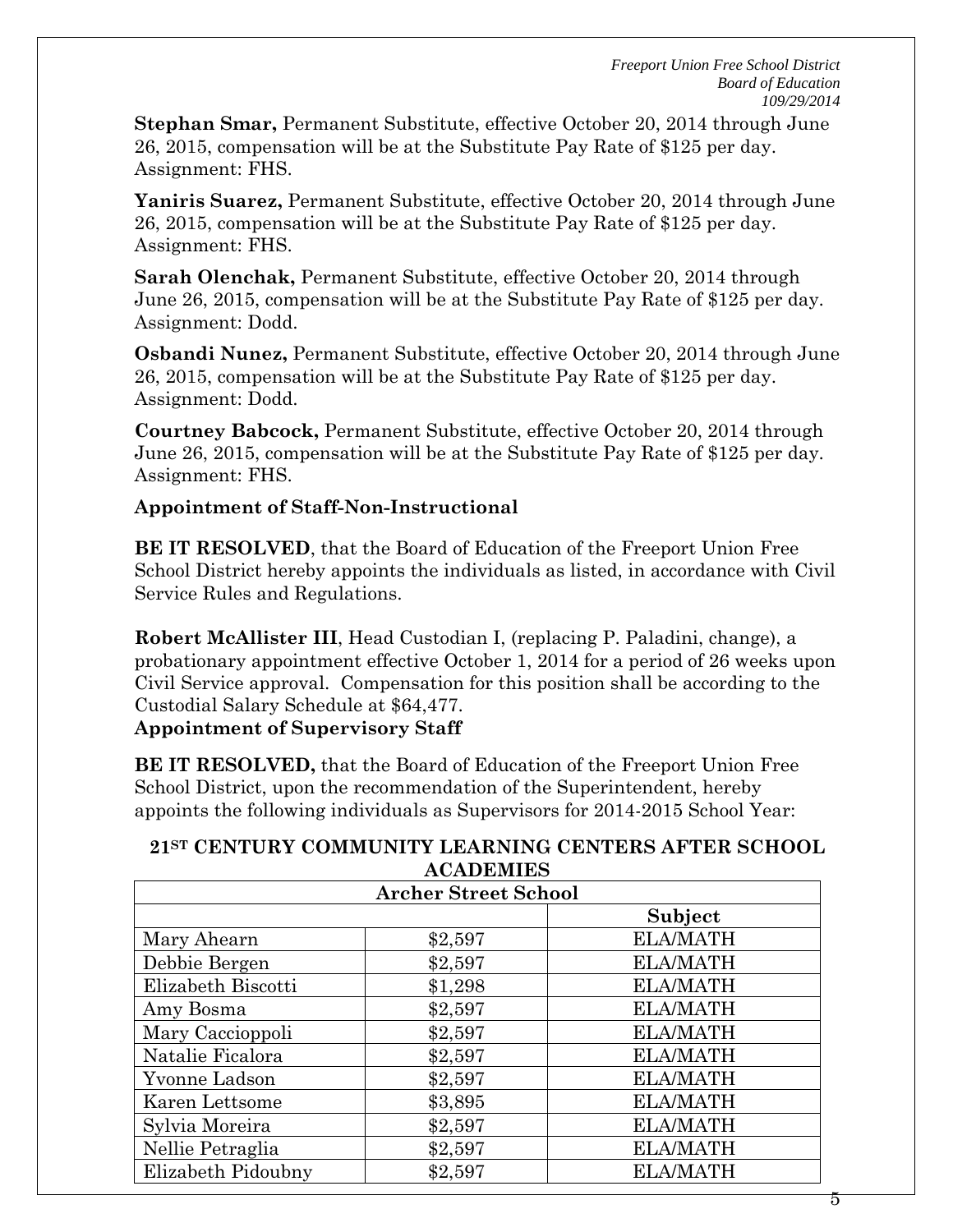| Jaclyn Leahy          | \$2,597                      | <b>ELA/MATH</b>                       |   |
|-----------------------|------------------------------|---------------------------------------|---|
| Noreen Puppo          | \$3,895                      | <b>ELA/MATH</b>                       |   |
| Melissa Ranaldo       | \$2,597                      | Facilitator                           |   |
| Melissa Ruivo         | \$2,597                      | <b>ELA/MATH</b>                       |   |
| Donna Rusinek         | \$5,193                      | <b>ELA/MATH</b>                       |   |
| Lisa Scicchitano      | \$2,597                      | <b>ELA/MATH</b>                       |   |
| Jennifer Skelly       | \$1,298                      | <b>ELA/MATH</b>                       |   |
| Valerie Smith         | \$3,895                      | <b>ELA/MATH</b>                       |   |
| Saundra Wilson        | \$2,597                      | <b>ELA/MATH</b>                       |   |
| Diana Vasquez-        | \$750                        | <b>Teaching Assistant</b>             |   |
| Goldfedder            |                              |                                       |   |
| Nichael D'Ambrosio    | \$750                        | <b>Teaching Assistant</b>             |   |
| Mary Ann Seitz        | \$2,597                      | <b>Nurse</b>                          |   |
| Camille Trenkle       | \$3,548                      | Secretary                             |   |
| Ralph Mangual         | \$1,000                      | Security                              |   |
|                       | <b>Bayview Avenue School</b> |                                       |   |
| Lindsey Chmura        | \$2,597                      | <b>ELA/MATH</b>                       |   |
| Belinda Calidonio     | \$2,597                      | <b>ELA/MATH</b>                       |   |
| Michael DiGiovanni    | \$2,597                      | <b>ELA/MATH</b>                       |   |
| Christopher Farrell   | \$2,597                      | <b>ELA/MATH</b>                       |   |
| Michael Huisman       | \$1,298                      | Science Club                          |   |
| Nicole Kleigman       | \$2,597                      | <b>ELA/MATH</b>                       |   |
| Geraldine LaPenne     | \$2,597                      | <b>ELA/MATH</b>                       |   |
| Leonard LaTouche      | \$1,298                      | Fit for Life Program                  |   |
| Ellen Larkin          | \$2,597                      | <b>ELA/MATH</b>                       |   |
| Celine Levine         | \$2,597                      | <b>ELA/MATH</b>                       |   |
| Laura Litwack         | \$2,597                      | <b>ELA/MATH</b>                       |   |
| Tanisha Mason         | \$2,597                      | <b>ELA/MATH</b>                       |   |
| Andrea Miller         | \$2,597                      | <b>ELA/MATH</b>                       |   |
| Michele Nicholas      | \$2,597                      | <b>ELA/MATH</b>                       |   |
| Filomena Pascarella   | \$2,597                      | <b>ELA/MATH</b>                       |   |
| Kerry Sambus          | \$2,597                      | <b>ELA/MATH</b>                       |   |
| Jenna Tucciarone      | \$2,597                      | <b>ELA/MATH</b>                       |   |
| Kara Urquhart-Green   | \$2,597                      | <b>ELA/MATH</b>                       |   |
| Michael Young         | \$1,298                      | Digital Music Program                 |   |
| <b>Steven Calixte</b> | \$583                        | <b>Teaching Assistant</b>             |   |
| <b>Wendy Garcia</b>   |                              | \$1,659<br>Secretary                  |   |
| Lisa Rabinowitz       | \$2,597                      | Nurse                                 |   |
| Brenda Floyd          | \$425                        | Security                              |   |
|                       |                              | Leo F. Giblyn School                  |   |
| Annabelle Afanador    |                              | <b>ELA/MATH</b>                       |   |
| Stefanie Adames       | \$2,597<br>\$2,597           | <b>ELA/MATH</b>                       |   |
| Daniella Barry        |                              | <b>ELA/MATH</b>                       |   |
| Laura Castellano      |                              | \$2,597<br><b>ELA/MATH</b><br>\$2,597 |   |
| Lauren Chimeri        |                              | <b>ELA/MATH</b><br>\$2,597            |   |
| Lori Downing          |                              | <b>ELA/MATH</b>                       |   |
|                       | \$2,597                      |                                       | 6 |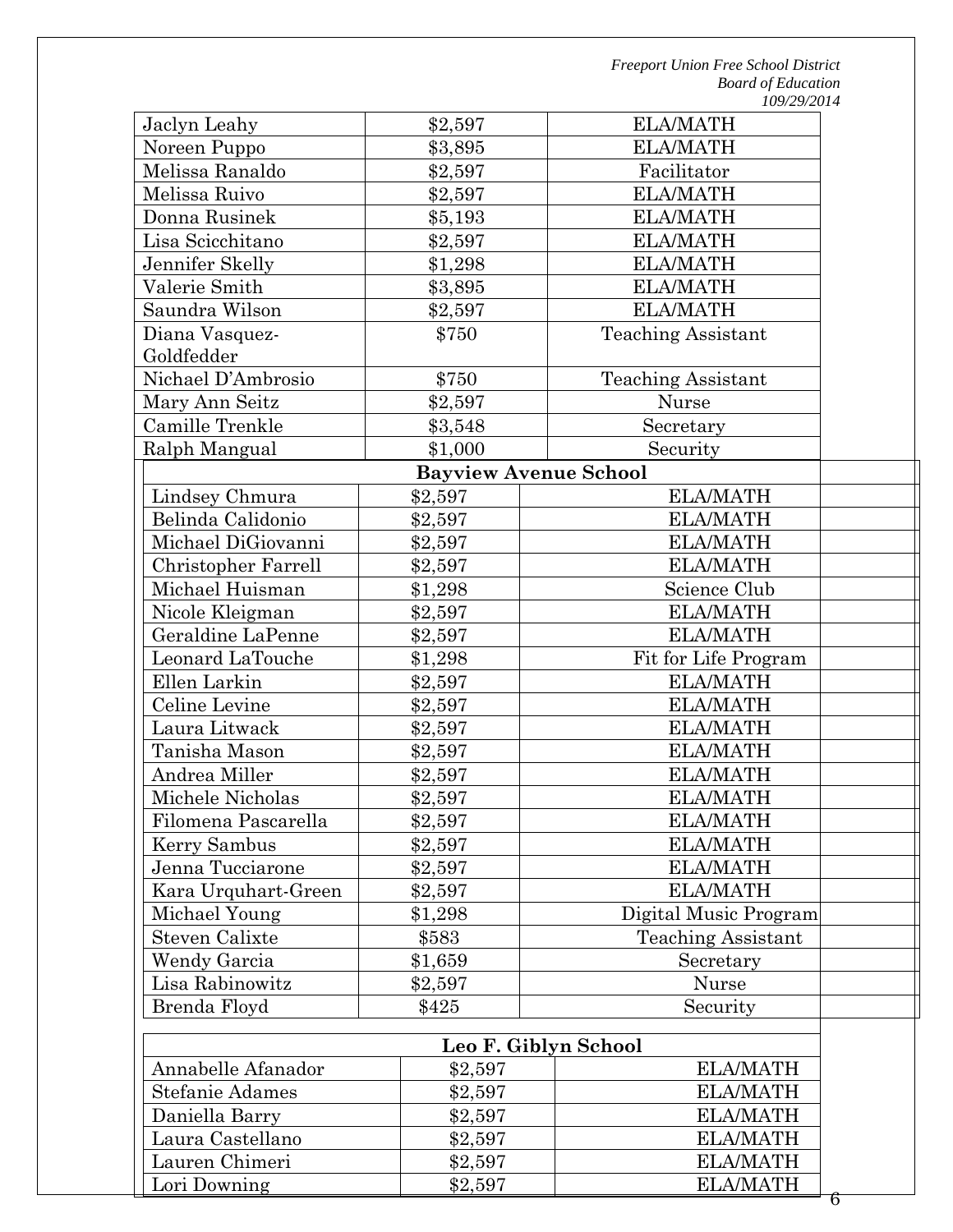7

| Courtney Gross               | \$2,597                                  | <b>ELA/MATH</b>           |  |
|------------------------------|------------------------------------------|---------------------------|--|
| Mary Kelly                   | \$2,597                                  | <b>ELA/MATH</b>           |  |
| Anabel Lopez                 | \$2,597                                  | <b>ELA/MATH</b>           |  |
| Jacqueline Margaroli         | \$2,597                                  | <b>ELA/MATH</b>           |  |
| Eileen Moloney               | \$2,597                                  | <b>ELA/MATH</b>           |  |
| <b>Sherry Papayanopoulos</b> | \$2,597                                  | <b>ELA/MATH</b>           |  |
| Susan Warren                 | \$2,597                                  | <b>ELA/MATH</b>           |  |
| Lisa Chimeri                 | \$1,209                                  | <b>Teaching Assistant</b> |  |
| <b>Mamiette Tucker</b>       | \$1,000                                  | <b>Teaching Assistant</b> |  |
| Denise Barry                 | \$2,074                                  | Secretary                 |  |
| <b>Agnes Ford Burgess</b>    | \$2,597                                  | <b>Nurse</b>              |  |
| Jocelyn Baucicaut            | \$1,050                                  | Security                  |  |
|                              | <b>New Visions School</b>                |                           |  |
| Erica Baron                  | \$2,597                                  | <b>ELA/MATH</b>           |  |
| Gabriella Farruggio          | \$2,597                                  | <b>ELA/MATH</b>           |  |
| Amanda Guttilla              | \$2,597                                  | <b>ELA/MATH</b>           |  |
| Donna Lulay                  | \$2,597                                  | <b>ELA/MATH</b>           |  |
| Diana Octave                 | \$2,597                                  | Girls on the Run/Track    |  |
| Carolina Ortiz               | \$2,597                                  | Girls on the Run/Track    |  |
| Elizabeth Testa              | \$2,597                                  | <b>ELA/MATH</b>           |  |
| Tina Thompson                | \$2,597                                  | <b>ELA/MATH</b>           |  |
| Laurie Trujillo              | \$2,597                                  | <b>ELA/MATH</b>           |  |
| Janet Goehringer             | \$887                                    | <b>Teaching Assistant</b> |  |
| Murielle Bernadotte          | \$2,304                                  | Secretary                 |  |
| Antonio Pincus               | \$2,597                                  | <b>Nurse</b>              |  |
|                              | Caroline G. Atkinson Intermediate School |                           |  |
| <b>Eleanor Barry</b>         | \$1,947                                  | Art                       |  |
| Allison Caldwell             | \$3,895                                  | Math                      |  |
| <b>Arlene Easter</b>         | \$3,895                                  | Math                      |  |
| Mariella Etchegaray Ryan     | \$1,298                                  | Liberty                   |  |
| Jennifer Ferrarelli          | \$3,895                                  | Just Words-ELA            |  |
| <b>Bryan Fiore</b>           | \$3,895                                  | Spec Ed                   |  |
| Lance Griffin                | \$3,895                                  | Special Ed                |  |
| <b>Emily Hertzberg</b>       | \$1,298                                  | Liberty                   |  |
| Wendy Jackson                | \$1,947                                  | ELA/Computers             |  |
| Mary Anne Keane              | \$1,947                                  | Spec Ed                   |  |
| Eric Ligon                   | \$5,842                                  | ELA/Physical Education    |  |
| Diane Notti                  | \$3,895                                  | Special Ed                |  |
| <b>Russell Notti</b>         | \$5,842                                  | Computer/ELA              |  |
| Mauricio Riveros-Villanueava | \$3,895                                  | <b>ESL/Liberty</b>        |  |
| John Rothhaupt               | \$7,790                                  | Facilitator               |  |
| Nina Sasso                   | \$4,544                                  | STEP/Drill                |  |
| Barbara Shelley              | \$3,895                                  | Physical Education/Girls  |  |
| Kerry Sparacia               | \$4,544                                  | Drama                     |  |
| Raquel Steffa                | \$1,298                                  | ELA/Math/Liberty          |  |
| William Wall                 | \$1,948                                  | <b>ELA</b>                |  |
|                              |                                          |                           |  |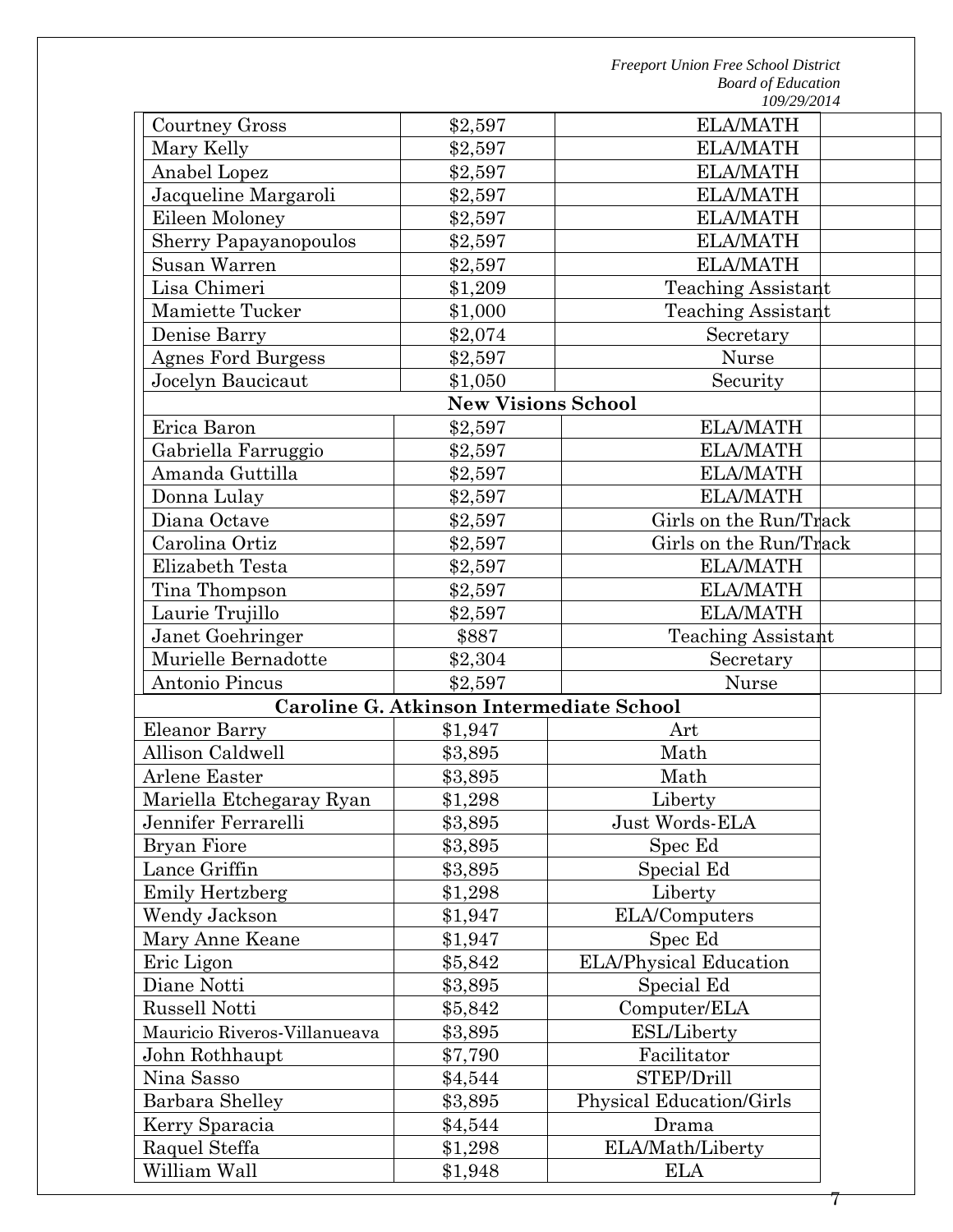| Karen Wecksler           | \$3,895                    | Drama                               |  |
|--------------------------|----------------------------|-------------------------------------|--|
| Matthew Yatsyla          | \$3,895                    | Science/Robotics                    |  |
| Robin Newberg            | \$3,895                    | <b>ELA Just Words</b>               |  |
| Luz Fernandez            | \$5,842                    | ESL                                 |  |
| Andrea Brown             | \$2,726                    | <b>Teaching Assistant</b>           |  |
| Rosemary Farrell         | \$4,634                    | <b>Teaching Assistant</b>           |  |
| Alcita Zellner           | \$3,000                    | <b>Teaching Assistant</b>           |  |
| Lorraine Quintanilla     | \$2,597                    | <b>Nurse</b>                        |  |
| Antoinette Vurro         | \$5,583                    | Secretary                           |  |
| Philip Lowe              | \$3,000                    | Security                            |  |
|                          | John W. Dodd Middle School |                                     |  |
| Jaclyn Benjamin-Winter   | \$7,790                    | Facilitator                         |  |
| <b>Andrew Abberton</b>   | \$2,597                    | Rugby Clinic                        |  |
| Lauren Artuso            | \$2,597                    | Computer Literacy                   |  |
| <b>Bill Behrens</b>      | \$2,597                    | Science                             |  |
| Nancy Berg               | \$5,193                    | Girls Rule!                         |  |
| Maureen Bonnano          | \$7,790                    | Math/Stock Market                   |  |
| Nancy Brotkin            | \$5,193                    | Girls Rule!                         |  |
| Vashti Burke             | \$7,790                    | Drama Club                          |  |
| Pete Capaccio            | \$7,790                    | Honors Enrichment                   |  |
| Natil Doshi              | \$2,597                    | Health & Fitness                    |  |
| Tom Doyle                | \$5,193                    | Science Research                    |  |
| MaryClaire Dumas-Landisi | \$5,193                    | Performance Poetry                  |  |
| Robert Fallot            | \$5,193                    | Science Research                    |  |
| Michael Filaski          | \$2,597                    | Movie Analysis                      |  |
| Ron Grinnell             | \$7,790                    | Math                                |  |
| Pamela Lawrence          | \$5,193                    | Lights, Camera, Action              |  |
| Natacha Lee              | \$2,597                    | Health & Fitness                    |  |
| Gabrielle Mangot         | \$5,193                    | <b>History Alive</b>                |  |
| Desiree Palmer           | \$2,597                    | Movie Analysis                      |  |
| Marisa Paschette         | \$5,193                    | Journalism                          |  |
| Mario Salcedo            | \$2,597                    | Tai Kwon Do                         |  |
| Katelyn Salisbury        | \$2,597                    | Social Studies                      |  |
| Diane Saunders           | \$2,597                    | <b>Student Scholars</b>             |  |
| Elaine Schreibman        | \$7,790                    | Photography & Writing               |  |
| <b>Shelley Scully</b>    | \$2,597                    | Debate                              |  |
| Vanessa Vidalon          | \$5,193                    | Science Olympiad                    |  |
| Jim Wandzilak            | \$2,597                    | Technology Exploration              |  |
| Rick Wolfsdorf           | \$7,790                    | Issues, Ethics, Positive<br>Actions |  |
| Desiree Zamot            | \$7,790                    | ESL                                 |  |
| Vida Brizill             | \$725                      | <b>Teaching Assistant</b>           |  |
| Lisa Brown               | \$773                      | <b>Teaching Assistant</b>           |  |
| Sue Rodgers              | \$6,966                    | Secretary                           |  |
| Peggy Sameroff           | \$2,597                    | Nurse (split)                       |  |
| Miriam Warren            | \$2,597                    | Nurse (split)                       |  |
| Rick Jefferson           | \$1,000                    | Security (split)                    |  |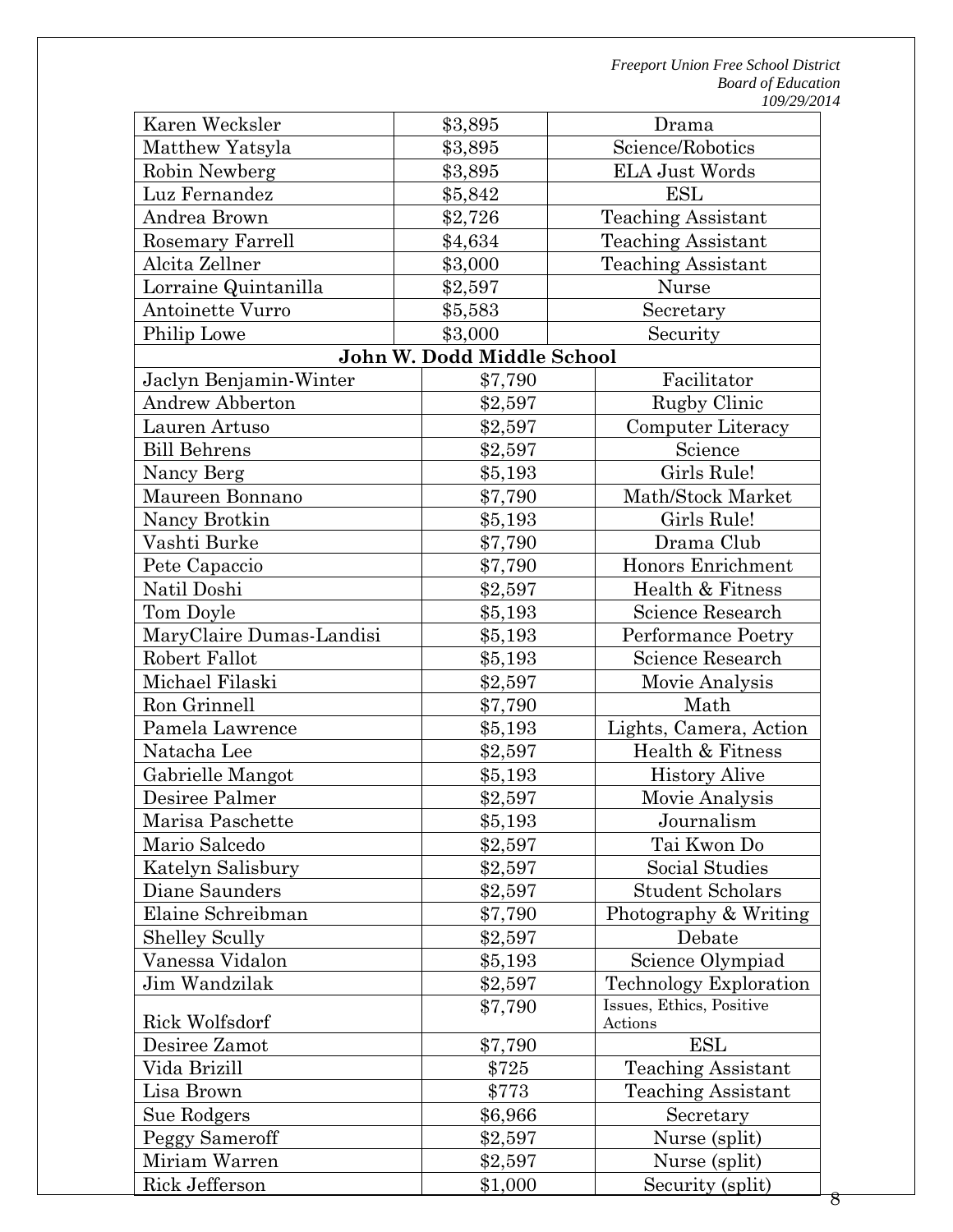| Joyce Beckford      | \$1,000                     | Security (split)            |
|---------------------|-----------------------------|-----------------------------|
| Cornelia Harris     | \$1,000                     | Security (split)            |
|                     | <b>Freeport High School</b> |                             |
| Dickens, Angela     | \$11,217                    | Facilitator/Math            |
| Algeria, Michelle   | \$2,804                     | The Formula                 |
| Beathea, Lolita     | \$2,804                     | <b>Fitness Program</b>      |
| Benedetto, Michael  | \$2,804                     | Social Studies              |
| Brennis, Alicia     | \$2,804                     | Parenting                   |
|                     |                             | Program/Social              |
| Bussey, Zoraya      | \$5,608                     | Spanish & Student Govt      |
| Caldwell, Melanie   | \$2,804                     | Special Ed                  |
| Certain, Cynthia    | \$8,413                     | ELL/Zumba                   |
| Chambers, Yasmin    | \$2,804                     | Social Emotional/Bridge     |
|                     |                             | to Future                   |
| Cole-Onaifo, Karen  | \$2,804                     | Living Environment          |
| Comer, Nancy        | \$2,804                     | Spec Ed/Living              |
|                     |                             | Environment                 |
| Connell, Dennis     | \$2,804                     | Special Ed Math             |
| Craig, Pauline      | \$5,608                     | ELL English                 |
| Daiello, Elizabeth  | \$2,804                     | Yoga                        |
| Desatnick, Patricia | \$1,402                     | <b>Travel Program</b>       |
| Freeman, Kim        | \$2,804                     | Guidance/College            |
| Funch, Betsy        | \$2,804                     | <b>Business Math Stock</b>  |
|                     |                             | Market                      |
| Genezone, Richard   | \$2,804                     | Global History              |
| Greene, Lori        | \$2,804                     | Graphics Design Club        |
| Gilliam, Carol      | \$2,804                     | Library/LADY Program        |
| Guerrier, Yves      | \$5,608                     | ELL Math                    |
| Harrison, Kevin     | \$9,815                     | Robotics Club/Visual        |
|                     |                             | Tech Club/Math              |
| Inzirelli, Louis    | \$5,608                     | Graphics Design Club        |
| Khan, Nasir         | \$5,608                     | Trig/AP                     |
| LaBarr, Kevin       | \$2,804                     | Graphics Design Club        |
| Langan, Patricia    | \$2,804                     | Ell & Spec Ed Readers       |
|                     |                             | <b>Book Club</b>            |
| Linder, Wendy       | \$2,804                     | $AP$ Psych &                |
|                     |                             | International               |
|                     |                             | Ambassador                  |
| Loper, Kerry        | \$2,804                     | ELL & Spec Ed               |
|                     |                             | Readers Book Club           |
| Lordi, Robert       | \$2,804                     | Special Ed/ Global          |
|                     |                             | Studies                     |
| Lucchi, Maria       | \$2,804                     | Mathematics                 |
|                     |                             | Instruction                 |
| Luna, Rose          | \$5,608                     | Library Services/Book       |
|                     |                             | Club                        |
| Maia, Maribel       | \$2,804                     | <b>ELL Express Yourself</b> |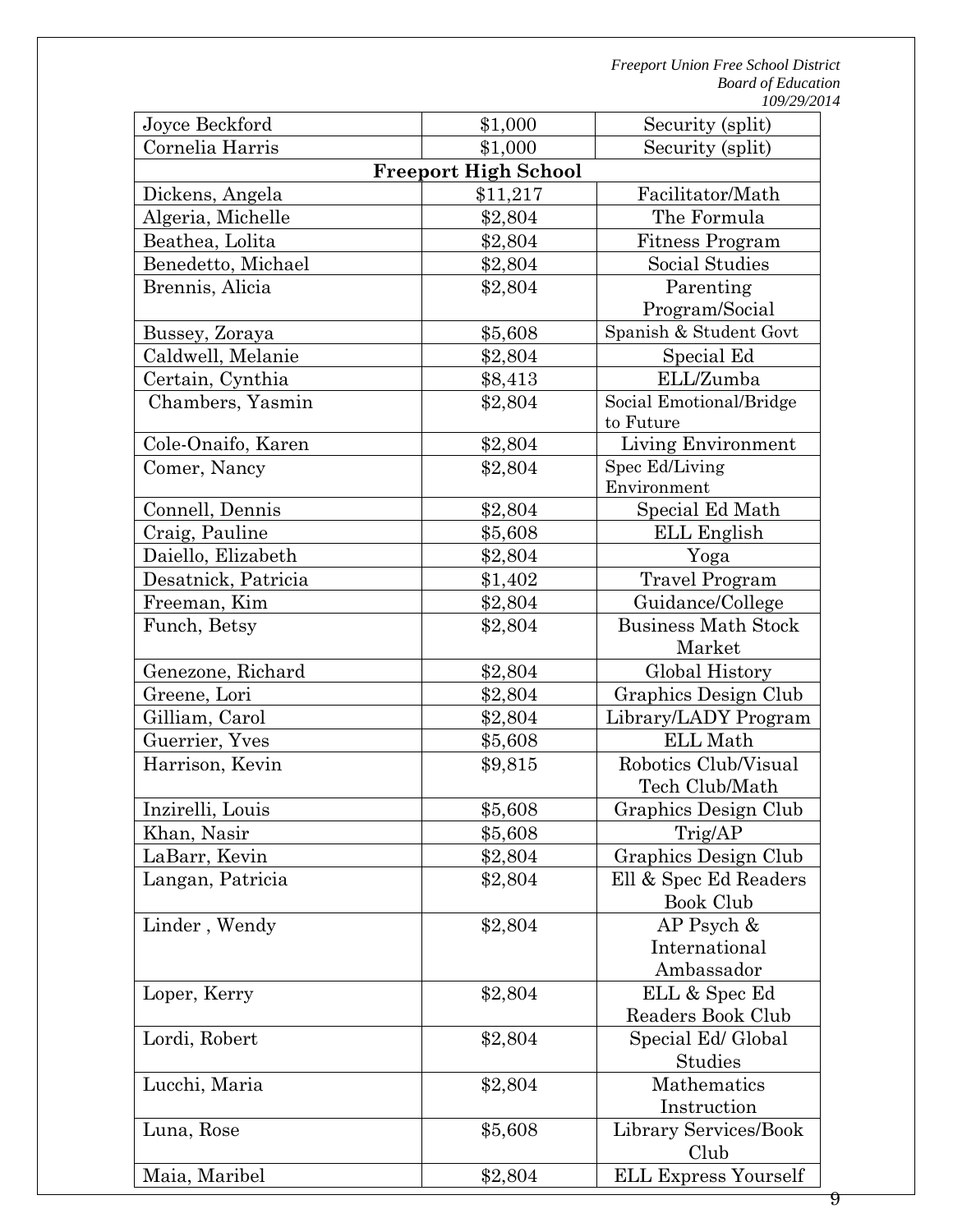| Mardi Gras, Gigi     | \$2,804 | Sped Ed Science             |
|----------------------|---------|-----------------------------|
| Matos, Jackie        | \$2,804 | Math ELL                    |
| Melgar, Marie        | \$2,804 | <b>ELL Express Yourself</b> |
| Molese, Sarah        | \$8,413 | Nurse/Parenting             |
| Porter, Lisa         | \$5,608 | English & College Prep      |
| Richardson, Claretha | \$8,413 | Spanish International       |
|                      |         | Ambassadors                 |
| Rode, Cathy          | \$2,804 | Art Expressions Club        |
| Rosen, Melissa       | \$2,804 | Mathematics                 |
|                      |         | Instruction                 |
| Ryan, Sherry         | \$2,804 | Yoga/Guidance               |
|                      |         | Counselor                   |
| Schrader, Sally      | \$2,804 | Mathematics                 |
|                      |         | Instruction                 |
| Schultis, Eileen     | \$5,608 | AP Virtual & High           |
|                      |         | School Hero Club            |
| Silverman, Madeline  | \$2,804 | Spec Ed Peer Buddy          |
|                      |         | Club & Graphic Design       |
|                      |         | Club                        |
| Wanda Braxton        | \$5,411 | Secretary                   |
| Carolina, Reginald   | \$1,175 | <b>Teaching Assistant</b>   |
| Attalia, Dalal       | \$758   | <b>Teaching Assistant</b>   |
| Anna Decker,         | \$1,265 | <b>Teaching Assistant</b>   |
| Ramos, Julissa       | \$2,815 | <b>Teaching Assistant</b>   |
| Bradshaw, John       | \$810   | <b>Teaching Assistant</b>   |
| Sandoval, Jennifer   | \$783   | <b>Teaching Assistant</b>   |

### **Appointment of Additional Winter Coaching Staff 2014-2015**

**BE IT RESOLVED** that the Board of Education of the Freeport Union Free School District, upon the recommendation of the Superintendent, hereby appoints the individuals listed below, in accordance with the rules of the Board of Regents. These individuals shall possess appropriate certification allowing them to serve as teachers or other staff in the public schools of New York. **Additional Winter Coaching Staff**

| Coaches Name      | Position                                   | Salary                  |
|-------------------|--------------------------------------------|-------------------------|
| Bivona, Christina | 7 <sup>th</sup> grade Girls Modified Coach | \$3,357                 |
| Beasley, Shainna  | Supervisor                                 | $\vert$ 50.42 per/event |

#### **Appointment of Intramural Coaching Staff 2014-2015**

**BE IT RESOLVED** that the Board of Education of the Freeport Union Free School District, upon the recommendation of the Superintendent, hereby appoints the individuals listed below, in accordance with the rules of the Board of Regents. These individuals shall possess appropriate certification allowing them to serve as teachers or other staff in the public schools of New York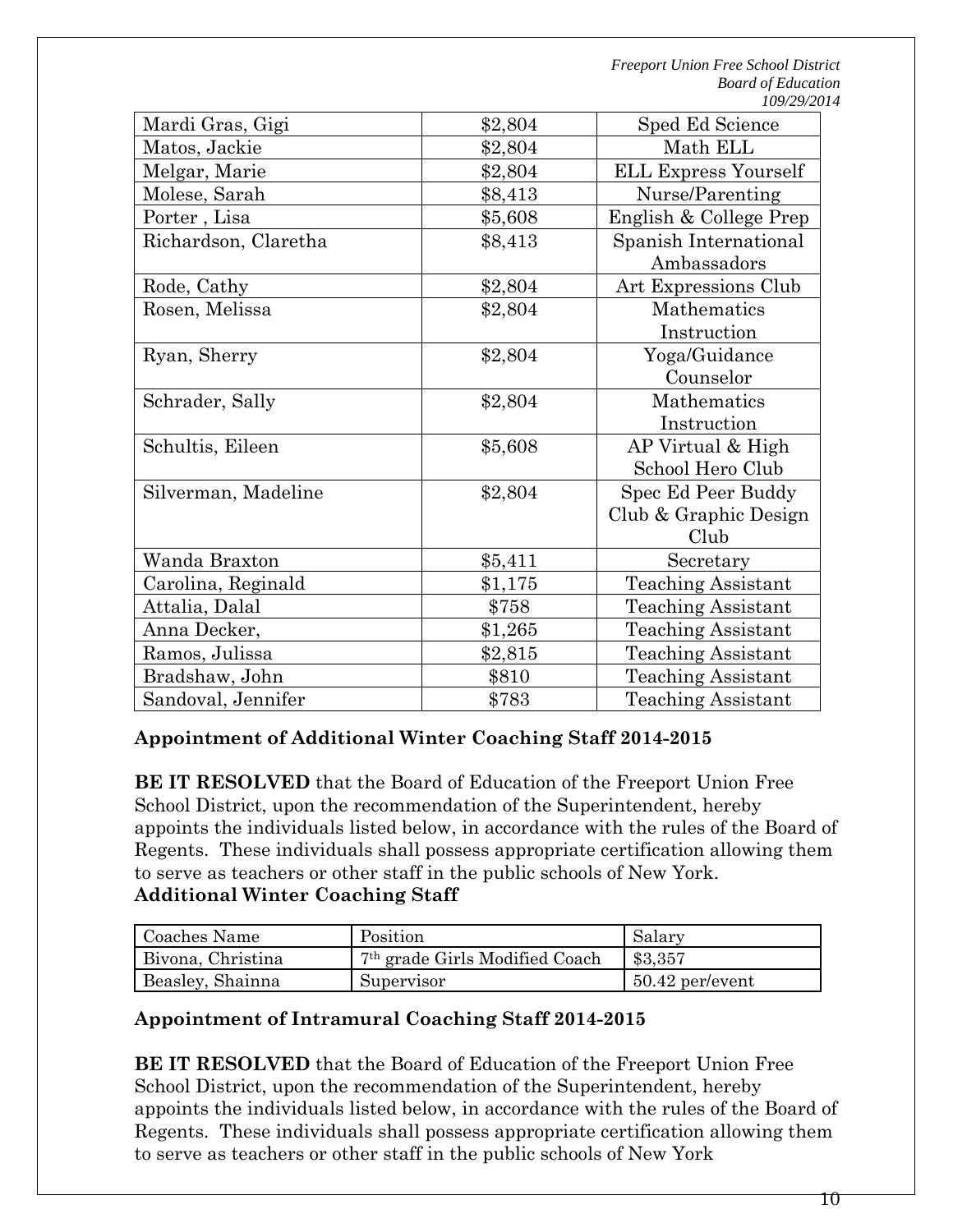| Name               | Position    | School     | Stipend | <b>Funding Source</b> |
|--------------------|-------------|------------|---------|-----------------------|
| Gilreath, Charles  | Intramurals | Bayview    | \$2500  | Carol White PEP       |
|                    | Instructor  |            |         | Grant                 |
| Thom, Timothy      | Intramural  | Giblyn     | \$2500  | Carol White PEP       |
|                    | Instructor  |            |         | Grant                 |
| Banegas, German    | Intramural  | <b>New</b> | \$1250  | Carol White PEP       |
|                    | Instructor  | Visions    |         | Grant                 |
| LaTouche, Leonardo | Intramural  | <b>New</b> | \$1250  | Carol White PEP       |
|                    | Instructor  | Visions    |         | Grant                 |
| DeBonis, Robert    | Intramural  | Atkinson   | \$2500  | Carol White PEP       |
|                    | Instructor  |            |         | Grant                 |
| Pohmer, Patricia   | Intramural  | Archer     | \$1250  | Carol White PEP       |
|                    | Instructor  |            |         | Grant                 |

**Intramural Coaching Staff 2014-2015`**

#### **CSE/CPSE Minutes**

**BE IT RESOLVED,** that the Board of Education of the Freeport Union Free School District hereby accepts the minutes of the meetings of the Committees on Special Education and Preschool Special Education for the following dates: September 16, 17, 18, 30, 2014 October 1, 2, 3, 7, 8, 9, 14, 15, 16, 2014

### **Other Items for Action**

On a motion by Ms. Mulé and a second by Mr. Ellerbe the following item was approved.

### **Retirement of Staff**

**BE IT RESOLVED,** that the Board of Education of the Freeport Union Free School District hereby accepts the letter of resignation for the purpose of retirement from the following staff member as listed:

**Rachel Kleinfeld**, part-time Teaching Assistant, effective October 22, 2014 after serving the children of Freeport for more than 9 years.

The vote was unanimous, Ellerbe, Miller, Mulé and Pomerico

On a motion by Mr. Miller and a second by Ms. Mulé the following item was approved:

## **Approval of Consultants**

**BE IT RESOLVED,** that the Board of Education of the Freeport Union Free School District hereby approves the agreements between the following consultants and the Freeport Union Free School District, as per the following list for; and

**BE IT FURTHER RESOLVED**, that the Board of Education authorizes the Superintendent (or his designee) to execute said agreements on its behalf.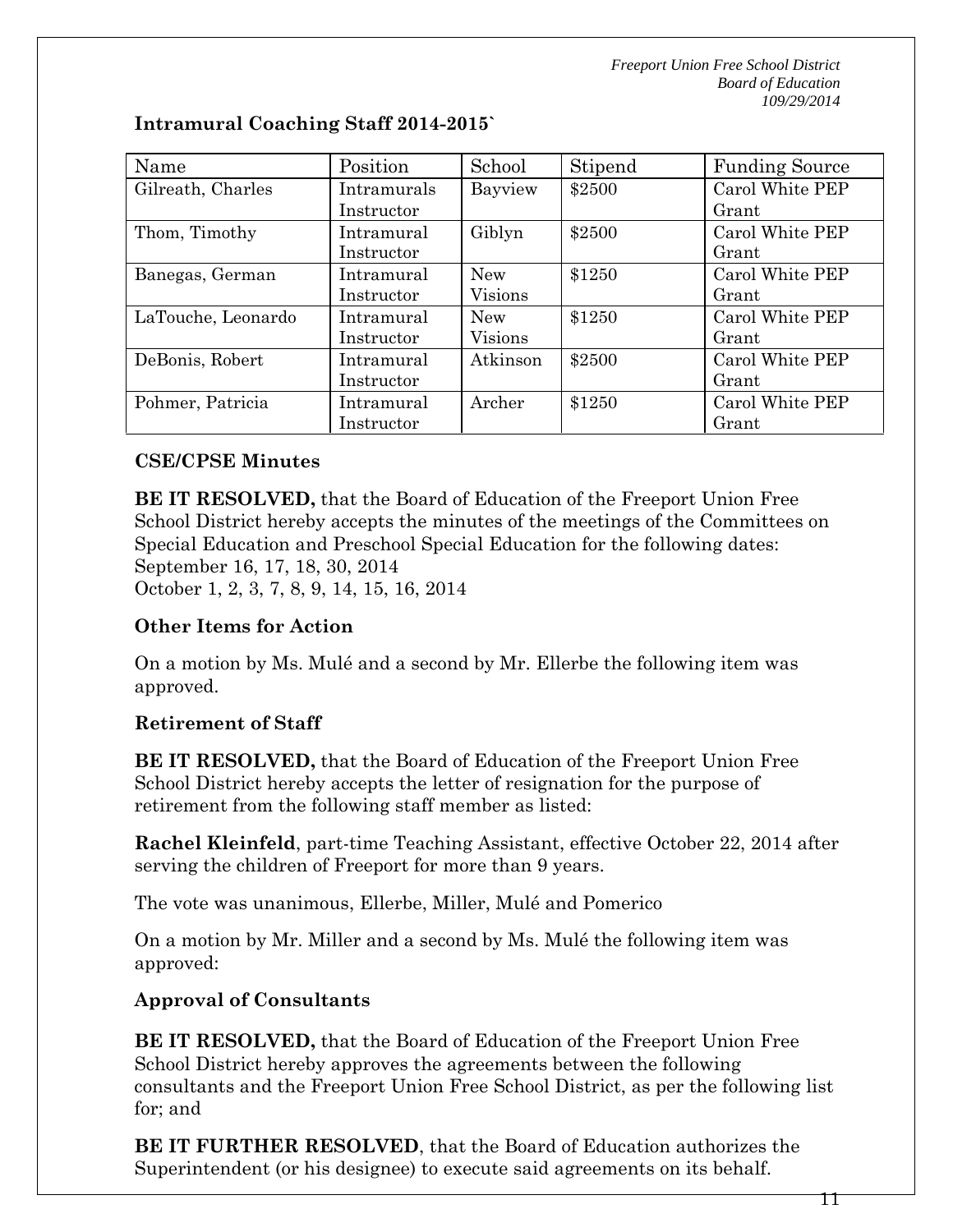|                                                                             |                                     |                                                                                                                                                                                                                |                      | 109/29/2014                                                    |
|-----------------------------------------------------------------------------|-------------------------------------|----------------------------------------------------------------------------------------------------------------------------------------------------------------------------------------------------------------|----------------------|----------------------------------------------------------------|
| Consultant                                                                  | <b>Schools</b>                      | <b>Services Provided</b>                                                                                                                                                                                       | <b>Total</b><br>Cost | Funding<br><b>Source</b>                                       |
| Deborah<br><b>Brave</b>                                                     | <b>FHS</b>                          | Life Skills Travel Program for<br>students to learn how to ride on<br>public transit, navigate signs,<br>prepare for permit test, and<br>travel independently.                                                 | 5.297                | $21st$ Century<br>Community<br>Learning<br>Centers             |
| Journeys<br>into<br>American<br>Indian<br>Territory,<br>Kathy<br>Dragonetti | Giblyn-<br>4 <sup>th</sup><br>Grade | One day hands-on study of<br>Native American life including<br>making a craft, learning a dance<br>or song, playing a game, walking<br>through a longhouse, and seeing<br>and touching objects in a<br>museum. | 1,375                | $21$ <sup>st</sup> Century<br>Community<br>Learning<br>Centers |
| Camp<br>HorsAbility                                                         | <b>FHS</b>                          | To provide a six week/twelve<br>session outdoor horse riding<br>program for our CEI class. The<br>curriculum is designed to<br>increase the social, emotional<br>and physical well-being of our<br>students.   | 7,200                | Carol White<br>PEP grant                                       |
| Focused<br>Fitness                                                          | District-<br>wide K-<br>12          | Provide full day professional<br>development for approximately<br>twenty physical education staff.                                                                                                             | 1,800                | Carol White<br>PEP grant                                       |
| College<br>Board                                                            | Dodd,<br><b>FHS</b>                 | One day PD workshop designed<br>to help teachers facilitate<br>inquiry-based practices through<br>close reading in classrooms.                                                                                 | 5,000                | Title II                                                       |

The vote was unanimous, Ellerbe, Miller, Mulé and Pomerico.

On a motion by Mr. Ellerbe and a second by Ms. Mulé the following item was approved:

### **Approval of BOCES/Xerox Agreement**

**BE IT RESOLVED,** that the Board of Education of the Freeport Union Free School District hereby approves a contract between Freeport Union School District and the Board of Cooperative Education Services (BOCES)/Xerox to replace obsolete photocopy equipment.

The vote was unanimous, Ellerbe, Miller, Mulé and Pomerico.

On a motion by Ms. Mulé and a second by Mr. Miller the following item was approved:

## **Approval of Budget Transfers-General Fund-October, 2014**

**BE IT RESOLVED**, that the Board of Education of the Freeport Union Free School District here by approves the attached Budget Transfer within the General Fund for October, 2014.